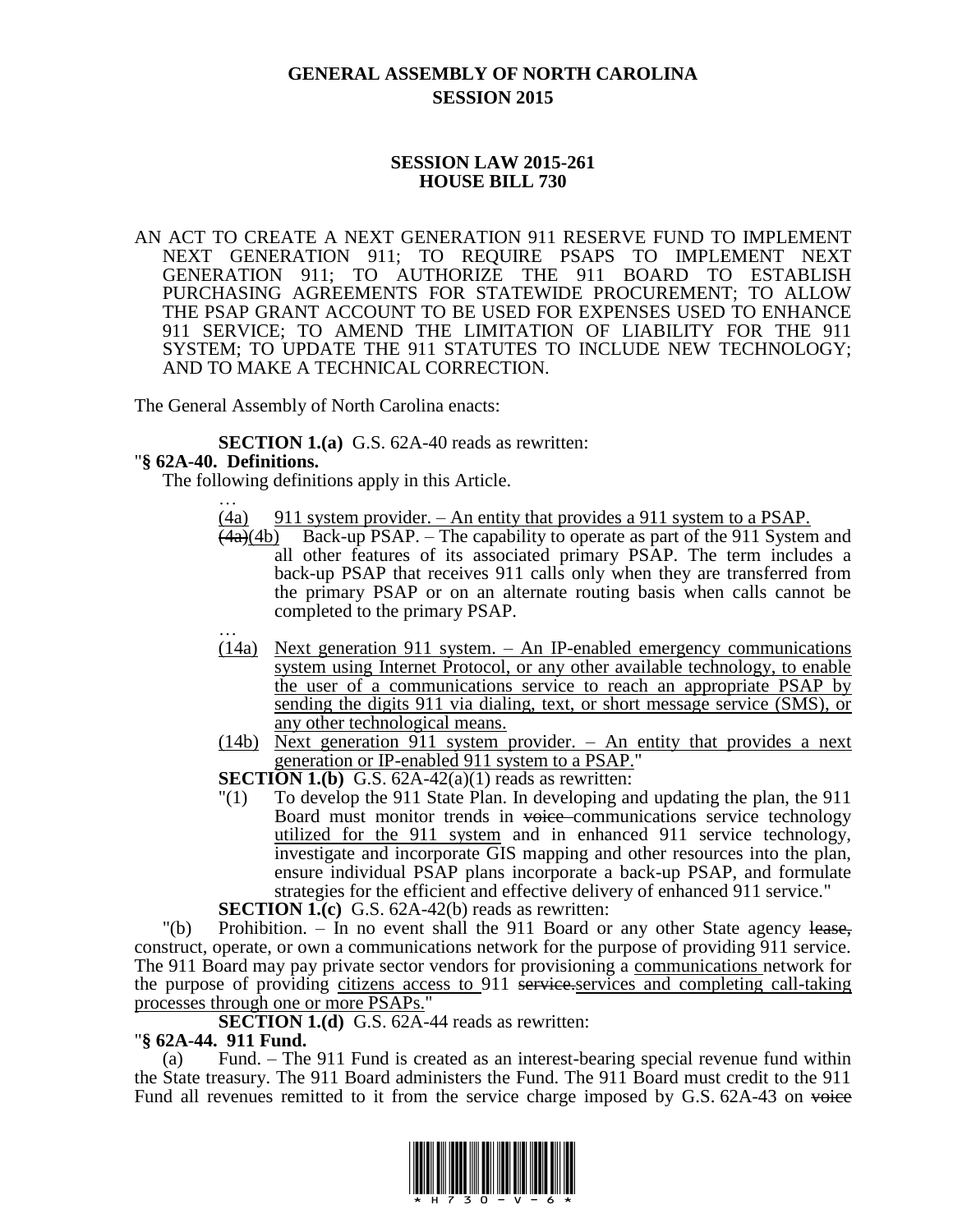communications service connections in the State. Revenue in the Fund may only be used as provided in this Article.

(b) Allocation of Revenues. – The 911 Board may deduct and retain for its administrative expenses a percentage of the total service charges remitted to it under G.S. 62A-43 for deposit in the 911 Fund. The percentage may not exceed two percent (2%). The percentage is one percent (1%) unless the 911 Board sets the percentage at a different amount. The 911 Board must monitor the amount of funds required to meet its financial commitment to provide technical assistance to primary PSAPs and set the rate at an amount that enables the 911 Board to meet this commitment. The 911 Board must allocate ten percent (10%) of the total service charges to the Next Generation 911 Reserve Fund to be administered as provided in G.S. 62A-47. The remaining revenues remitted to the 911 Board for deposit in the 911 Fund are allocated as follows:

- (1) A percentage of the funds remitted by CMRS providers, other than the funds remitted by the Department of Revenue from prepaid wireless telecommunications service, to the 911 Fund are allocated for reimbursements to CMRS providers pursuant to G.S. 62A-45.
- (2) A percentage of the funds remitted by CMRS providers, all funds remitted by the Department of Revenue from prepaid wireless telecommunications service, and all funds remitted by all other voice-communications service providers are allocated for monthly distributions to primary PSAPs pursuant to G.S. 62A-46 and grants to PSAPs pursuant to G.S. 62A-47.
- (3) The percentage of the funds remitted by CMRS providers allocated to CMRS providers and PSAPs shall be set by the 911 Board and may be adjusted by the 911 Board as necessary to ensure full cost recovery for CMRS providers and, to the extent there are excess funds, for distributions to primary PSAPs.

**SECTION 1.(e)** G.S. 62A-46(a)(3) is amended by adding a new sub-subdivision to

- "e1. Any expenditure authorized by the 911 Board for statewide 911 projects or the next generation 911 system."
- **SECTION 1.(f)** G.S. 62A-47 reads as rewritten:

### "**§ 62A-47. PSAP Grant and Statewide 911 Projects Account.Account; Next Generation 911 Reserve Fund.**

(a) Account and Fund Established. – A PSAP Grant and Statewide 911 Projects Account is established within the 911 Fund for the purpose of making grants to PSAPs in rural and other high-cost areas and funding projects that provide statewide benefits for 911 service. The PSAP Grant and Statewide 911 Projects Account consists of revenue allocated by the 911 Board under G.S. 62A-45(c) and G.S. 62A-46. The Next Generation 911 Reserve Fund is established as a special fund for the purpose of funding the implementation of the next generation 911 systems as approved by the 911 Board.

(b) PSAP Grant and Statewide 911 Projects Grant Application. – A PSAP may apply to the 911 Board for a grant from the PSAP Grant and Statewide 911 Projects Account. An application must be submitted in the manner prescribed by the 911 Board. The 911 Board may approve a grant application and enter into a grant agreement with a PSAP if it determines all of the following:

- (1) The costs estimated in the application are reasonable and have been or will be incurred for the purpose of promoting a cost-effective and efficient 911 system.
- (2) The expenses to be incurred by the applicant are consistent with the 911 State Plan.
- (3) There are sufficient funds available in the fiscal year in which the grant funds will be distributed.
- (4) The costs are authorized PSAP costs under  $G.S. 62A-46(c)$ , or the costs are for consolidating one or more PSAPs with a primary PSAP, or the relocation costs of primary PSAPs, or capital expenditures that enhance the 911 system, including costs not authorized under G.S. 62A-46(c) and construction costs.

.…"

read: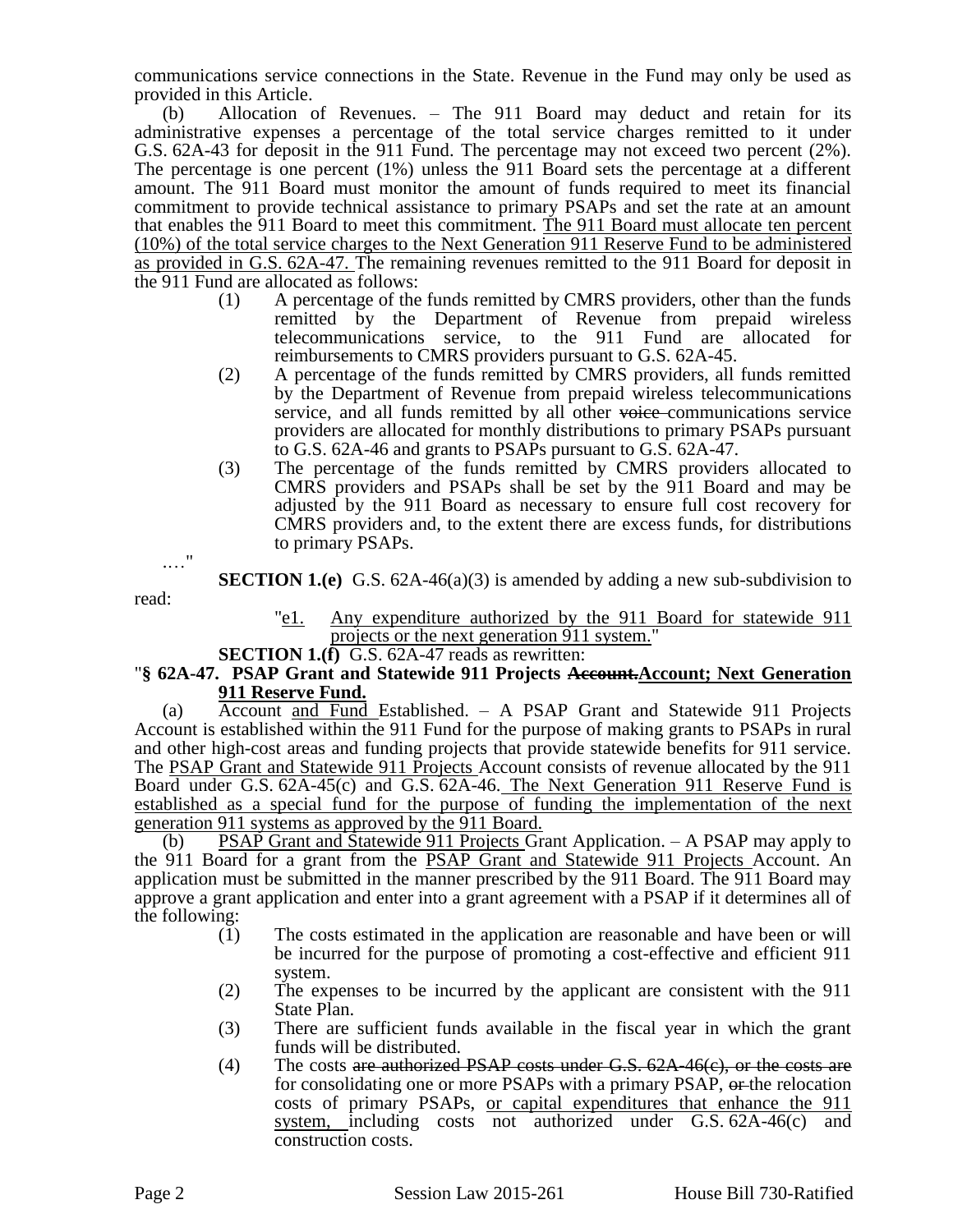(c) PSAP Grant and Statewide 911 Projects Grant Agreement.  $-$  A grantPSAP Grant and Statewide 911 Projects agreement between the 911 Board and a PSAP must include the purpose of the grant, the time frame for implementing the project or program funded by the grant, the amount of the grant, and a provision for repaying grant funds if the PSAP fails to comply with any of the terms of the grant. The amount of the grant may vary among grantees. If the grant is intended to promote the deployment of enhanced 911 service in a rural area of the State, the grant agreement must specify how the funds will assist with this goal. The 911 Board must publish one or more notices each fiscal year advertising the availability of grants from the PSAP Grant and Statewide 911 Projects Account and detailing the application process, including the deadline for submitting applications, any required documents specifying costs, either incurred or anticipated, and evidence demonstrating the need for the grant. Any grant funds awarded to PSAPs under this section are in addition to any funds reimbursed under G.S. 62A-46.

(d) Statewide 911 Projects. – The 911 Board may use funds from the PSAP Grant and Statewide 911 Projects Account and funds from the Next Generation 911 Reserve Fund for a statewide project if the Board determines the project meets all of the following requirements:

- (1) The project is consistent with the 911 plan.<br>(2) The project is cost-effective and efficient v
- The project is cost-effective and efficient when compared to the aggregated costs incurred by primary PSAPs for implementing individual projects.
- 
- (3) The project is an eligible expense under G.S.  $62A-46(c)$ .<br>(4) The project will have statewide benefit for 911 service. The project will have statewide benefit for 911 service.

(e) Next Generation 911 Fund. – The 911 Board may use funds from the Next Generation 911 Fund to fund the implementation of next generation 911 systems. Notwithstanding Article 8 of Chapter 143C of the General Statutes, the 911 Board may expend funds from the Next Generation 911 Fund to provide for a single data network to serve PSAPs. The 911 Board may provide funds directly to PSAPs to implement next generation 911 systems. By October 1 of each year, the 911 Board must report to the Joint Legislative Commission on Governmental Operations on the expenditures from the Next Generation 911 Fund for the prior fiscal year and on the planned expenditures from the Fund for the current fiscal year."

**SECTION 2.** G.S. 62A-42(a)(4) reads as rewritten:

- "(4) To establish cooperative purchasing agreements or other contracts for the procurement of goods and services, to establish policies and procedures to fund advisory services and training for PSAPs, to set operating standards for PSAPs and back-up PSAPs, and to provide funds in accordance with these policies, procedures, and standards."
- **SECTION 3.** G.S. 62A-53 reads as rewritten:

## "**§ 62A-53. Limitation of liability.**

(a) Except in cases of wanton or willful misconduct, a voice communications service provider provider, and a 911 system provider or next generation 911 system provider, and its their employees, directors, officers, vendors, and agents are not liable for any damages in a civil action resulting from death or injury to any person or from damage to property incurred by any person in connection with developing, adopting, implementing, maintaining, or operating the 911 system or in complying with emergency-related information requests from State or local government officials. This section does not apply to actions arising out of the operation or ownership of a motor vehicle. The acts and omissions described in this section include, but are not limited to, the following:

- (1) The release of subscriber information related to emergency calls or emergency services.
- (2) The use or provision of 911 service, E911 service, or next generation 911 service.
- (3) Other matters related to 911 service, E911 service, or next generation 911 service.

(b) In any civil action by a user of 911 services or next generation 911 services arising from an act or an omission by a PSAP, and the officers, directors, employees, vendors, agents, and authorizing government entity of the PSAP, in the performance of any lawful and prescribed actions pertaining to their assigned job duties as a 911 or public safety telecommunicator or dispatcher at a PSAP or at any public safety agency to which 911 calls are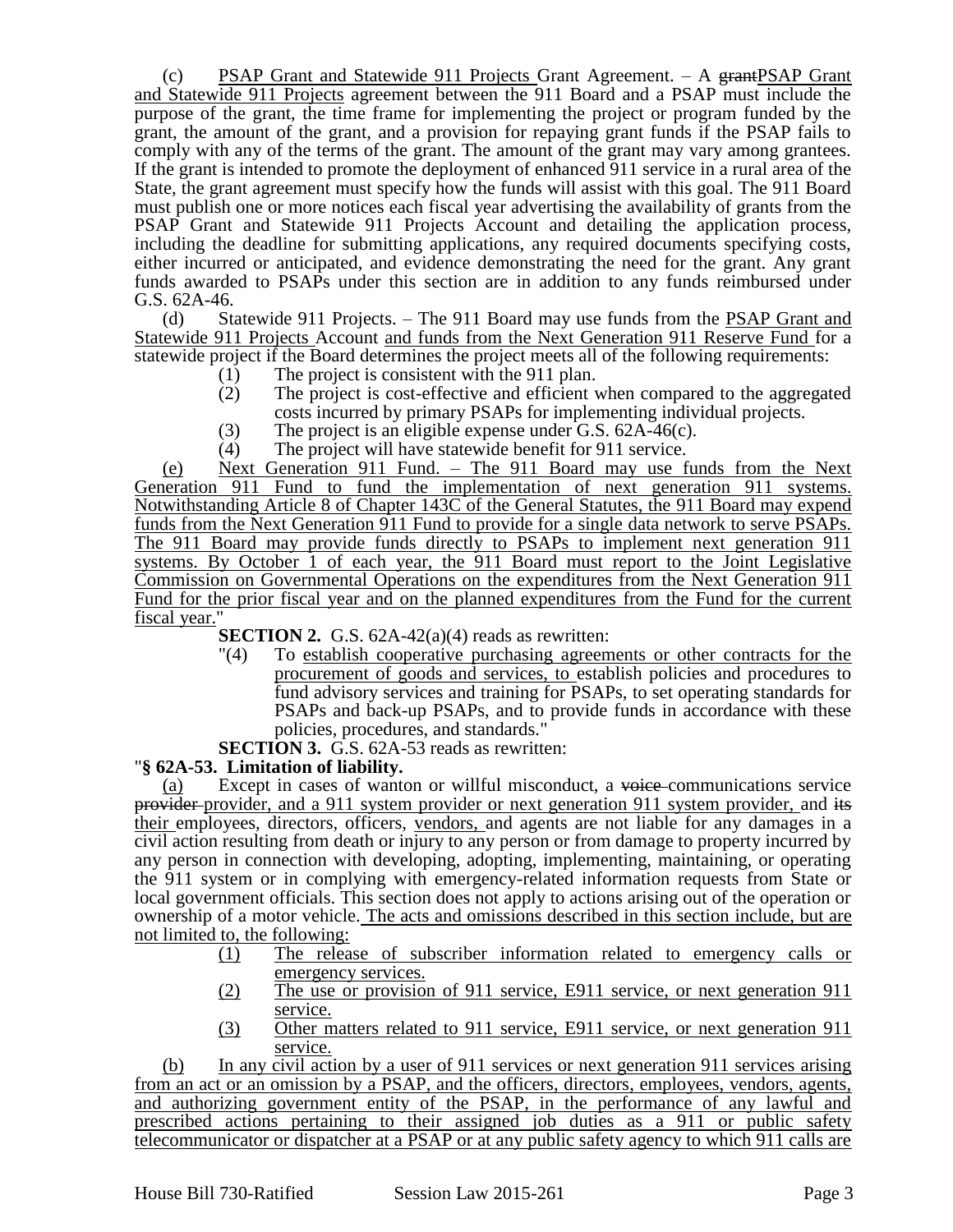transferred from a primary PSAP for dispatch of appropriate public safety agencies, the plaintiff's burden of proof shall be by clear and convincing evidence."

**SECTION 4.(a)** G.S. 62A-40 reads as rewritten:

## "**§ 62A-40. Definitions.**

The following definitions apply in this Article.

- … (4) 911 system. – An emergency telephone communications system using any available technology that does all of the following:
	- a. Enables the user of a voice communications service connection to reach a PSAP by dialing the digits 911.
	- b. Provides enhanced 911 service.
- … (6a) Communications service. – Any of the following:
	- a. The transmission, conveyance, or routing of real-time communications to a point or between or among points by or through any electronic, radio, satellite, cable, optical, microwave, wireline, wireless, Internet protocol, or other medium or method, regardless of the protocol used.
	- b. The ability to receive and terminate voice calls, messages, videos, data, or other forms of communication to, from, and between the public switched telephone network, wireless networks, IP-enabled networks, or any other communications network.
	- Interconnected VoIP service.
- (6b) Communications service connection. Each telephone number or trunk assigned to a residential or commercial subscriber by a communications service provider, without regard to technology deployed.
- (6c) Communications service provider. An entity that provides communications service to a subscriber.
- … (17) Proprietary information. – Subscriber lists, technology descriptions, technical information, or trade secrets that are developed, produced, or received internally by a voice communications service provider or by a voice communications service provider's employees, directors, officers, or agents.
- … (20) Subscriber. – A person who purchases a voice-communications service and is able to receive it or use it periodically over time.
- (21) Voice communications service. Any of the following:
	- a. The transmission, conveyance, or routing of real-time, two-way voice communications to a point or between or among points by or through any electronic, radio, satellite, cable, optical, microwave, wireline, wireless, or other medium or method, regardless of the protocol used.
	- b. The ability to receive and terminate voice calls to and from the public switched telephone network.
	- c. Interconnected VoIP service.
- (22) Voice communications service connection. Each telephone number assigned to a residential or commercial subscriber by a voice communications service provider, without regard to technology deployed.
- (23) Voice communications service provider. An entity that provides voice communications service to a subscriber. …."

**SECTION 4.(b)** G.S.  $62A-42(a)(8)$  reads as rewritten:

- "(8) To undertake its duties in a manner that is competitively and technologically neutral as to all voice-communications service providers."
- **SECTION 4.(c)** G.S. 62A-43 reads as rewritten:

## "**§ 62A-43. Service charge for 911 service.**

(a) Charge Imposed.  $-$  A monthly 911 service charge is imposed on each active voice communications service connection that is capable of accessing provides access to the 911 system.system through a voice communications service. The service charge for service other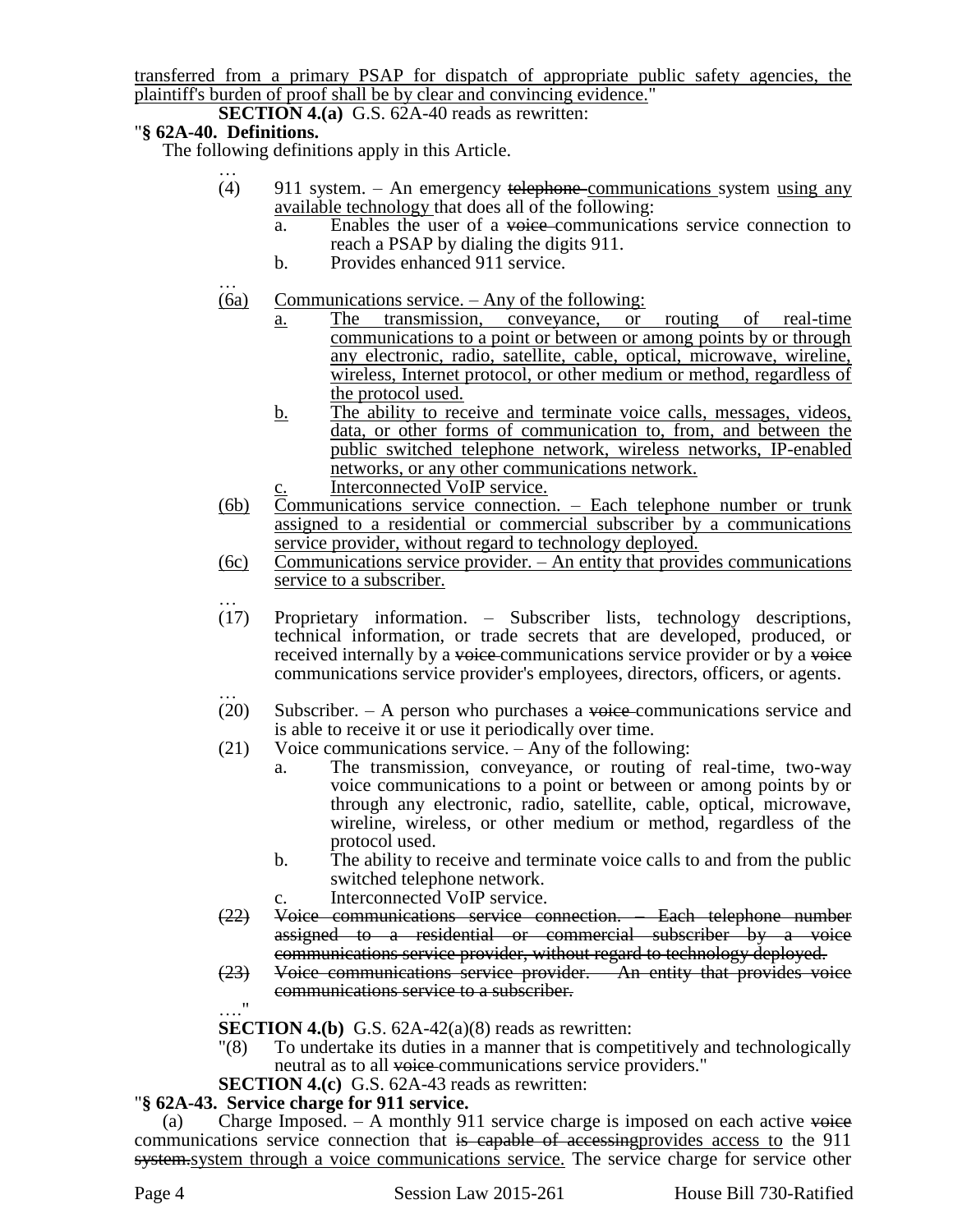than prepaid wireless telecommunications service is seventy cents  $(70¢)$  or a lower amount set by the 911 Board under subsection (d) of this section. The service charge is payable by the subscriber to the voice communications service provider.provider of the voice communications service. The provider may list the service charge separately from other charges on the bill. Partial payments made by a subscriber are applied first to the amount the subscriber owes the provider for the voice communications service.

… (c) Remittance to 911 Board.  $-$  A voice communications service provider must remit the service charges collected by it under subsection (a) of this section to the 911 Board. The provider must remit the collected service charges by the end of the calendar month following the month the provider received the charges from its subscribers. A provider may deduct and retain from the service charges it receives from its subscribers and remits to the 911 Board an administrative allowance equal to the greater of one percent (1%) of the amount of service charges remitted or fifty dollars (\$50.00) a month.

(d) Adjustment of Charge. – The 911 Board must monitor the revenues generated by the service charges imposed by this section. If the 911 Board determines that the rates produce revenue that exceeds or is less than the amount needed, the 911 Board may adjust the rates. The rates must ensure full cost recovery for voice communications service providers and for primary PSAPs over a reasonable period of time. The 911 Board must set the service charge for prepaid wireless telecommunications service at the same rate as the monthly service charge for nonprepaid service. A change in the rate becomes effective only on July 1. The 911 Board must notify providers of a change in the rates at least 90 days before the change becomes effective. The 911 Board must notify the Department of Revenue of a change in the rate for prepaid wireless telecommunications service at least 90 days before the change becomes effective. The Department of Revenue must provide notice of a change in the rate for prepaid wireless telecommunications service at least 45 days before the change becomes effective only on the Department's Web site.

(e) Collection.  $-$  A voice communications service provider has no obligation to take any legal action to enforce the collection of the service charge billed to a subscriber. The 911 Board may initiate a collection action, and reasonable costs and attorneys' fees associated with that collection action may be assessed against the subscriber. At the request of the 911 Board, but no more than annually, a voice-communications service provider must report to the 911 Board the amount of the provider's uncollected service charges. The 911 Board may request, to the extent permitted by federal privacy laws, the name, address, and telephone number of a subscriber who refuses to pay the 911 service charge. …."

### **SECTION 4.(d)** G.S. 62A-44(b)(2) reads as rewritten:

"(2) A percentage of the funds remitted by CMRS providers, all funds remitted by the Department of Revenue from prepaid wireless telecommunications service, and all funds remitted by all other voice-communications service providers are allocated for monthly distributions to primary PSAPs pursuant to G.S. 62A-46 and grants to PSAPs pursuant to G.S. 62A-47."

**SECTION 4.(e)** G.S. 62A-46(c)(3) reads as rewritten:

"(3) Charges associated with the service supplier's 911 service and other service supplier recurring charges. The PSAP providing 911 service is responsible to the voice communications service provider for all 911 installation, service, equipment, operation, and maintenance charges owed to the voice communications service provider. A PSAP may contract with a voice communications service provider on terms agreed to by the PSAP and the provider."

### **SECTION 4.(f)** G.S. 62A-48 reads as rewritten:

### "**§ 62A-48. Recovery of unauthorized use of funds.**

The 911 Board must give written notice of violation to any voice-communications service provider or PSAP found by the 911 Board to be using monies from the 911 Fund for purposes not authorized by this Article. Upon receipt of notice, the voice communications service provider or PSAP must cease making any unauthorized expenditures. The voice communications service provider or PSAP may petition the 911 Board for a hearing on the question of whether the expenditures were unauthorized, and the 911 Board must grant the request within a reasonable period of time. If, after the hearing, the 911 Board concludes the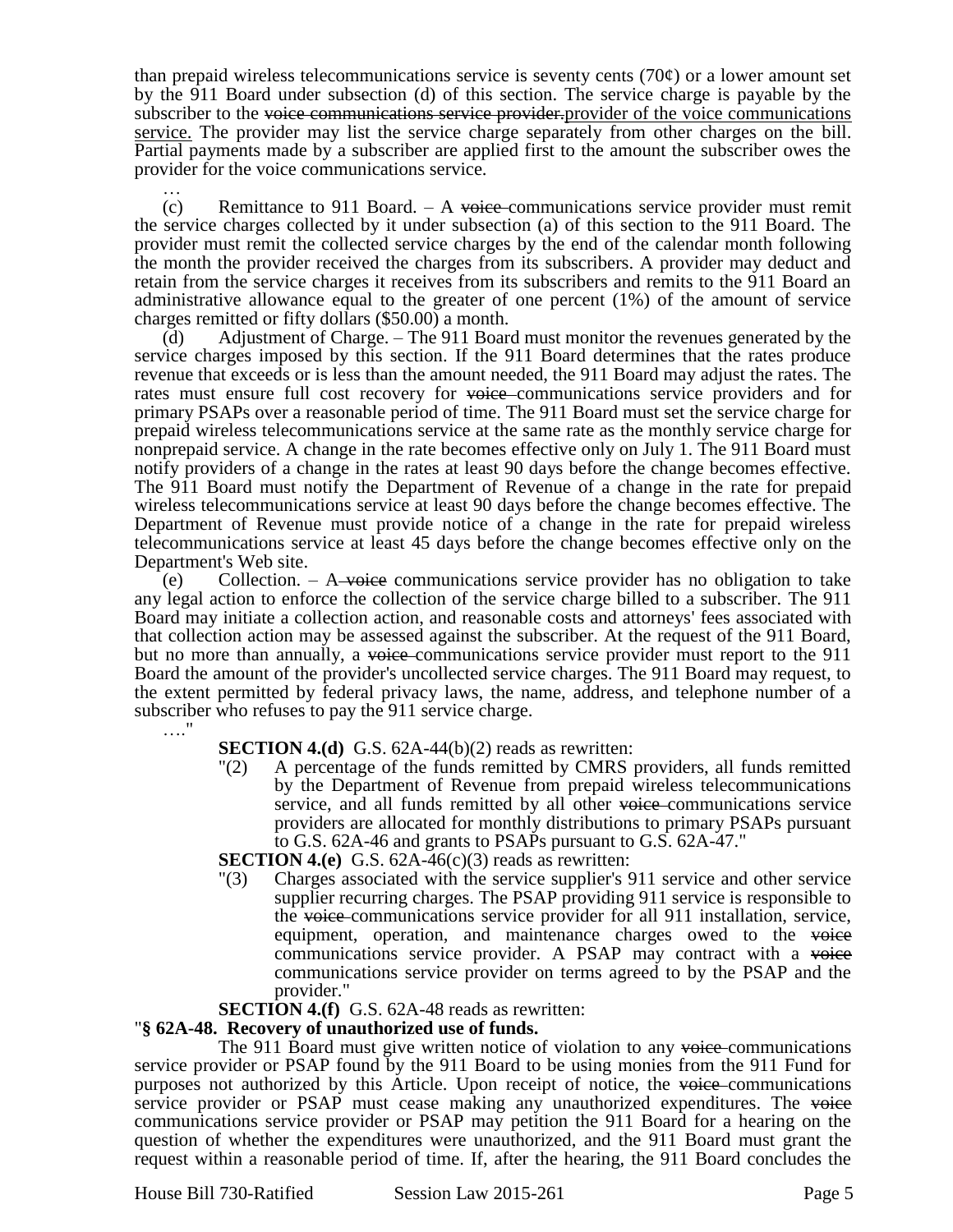expenditures were in fact unauthorized, the 911 Board may require the voice communications service provider or PSAP to refund the monies improperly spent within 90 days. Money received under this section must be credited to the 911 Fund. If a voice communications service provider or PSAP does not cease making unauthorized expenditures or refuses to refund improperly spent money, the 911 Board must suspend funding to the provider or PSAP until corrective action is taken."

**SECTION 4.(g)** G.S. 62A-51 reads as rewritten:

### "**§ 62A-51. Subscriber records.**

Each CMRS provider must provide its 10,000 number groups to a PSAP upon request. This information remains the property of the disclosing CMRS provider and must be used only in providing emergency response services to 911 calls. CMRS voice communications service provider connection information obtained by PSAP personnel for public safety purposes is not public information under Chapter 132 of the General Statutes. No person may disclose or use, for any purpose other than the 911 system, information contained in the database of the telephone network portion of a 911 system."

**SECTION 4.(h)** G.S. 62A-52 reads as rewritten:

### "**§ 62A-52. Proprietary information.**

All proprietary information submitted to the 911 Board or the State Auditor is confidential. Proprietary information submitted pursuant to this Article is not subject to disclosure under Chapter 132 of the General Statutes, and it may not be released to any person other than to the submitting CMRS voice communications service provider, the 911 Board, and the State Auditor without the express permission of the submitting CMRS voice communications service provider. Proprietary information is considered a trade secret under the Trade Secrets Protection Act, Article 24 of Chapter 66 of the General Statutes. General information collected by the 911 Board or the State Auditor may be released or published only in aggregate amounts that do not identify or allow identification of numbers of subscribers or revenues attributable to an individual CMRS voice communications service provider."

**SECTION 5.(a)** If House Bill 117, 2015 Regular Session of the General Assembly is enacted, G.S. 105-164.13(65), as enacted by Section 6(b) of House Bill 117, 2015 Regular Session of the General Assembly, reads as rewritten:

 $\degree$ (65) The sale-sale, lease, or rental of an engine provided with an operator to a professional motorsports racing team or a related member of a team for use in competition in a sanctioned race series. For purposes of this subdivision, the term "sale" includes gross receipts derived from an agreement to provide an engine to a professional motorsports racing team or related member of a team for use in competition in a sanctioned race series, where such agreement does not meet the definition of a "service contract" as defined in G.S. 105-164.3 but may meet the definition of the term "lease or rental" as defined in G.S. 105-164.3. This subdivision expires January 1, 2020."

**SECTION 5.(b)** G.S. 105-164.13 is amended by adding a new subdivision to read:

"(65a) An engine or a part to build or rebuild an engine for the purpose of providing an engine under an agreement to a professional motorsports racing team or a related member of a team for use in competition in a sanctioned race series. This subdivision expires January 1, 2020."